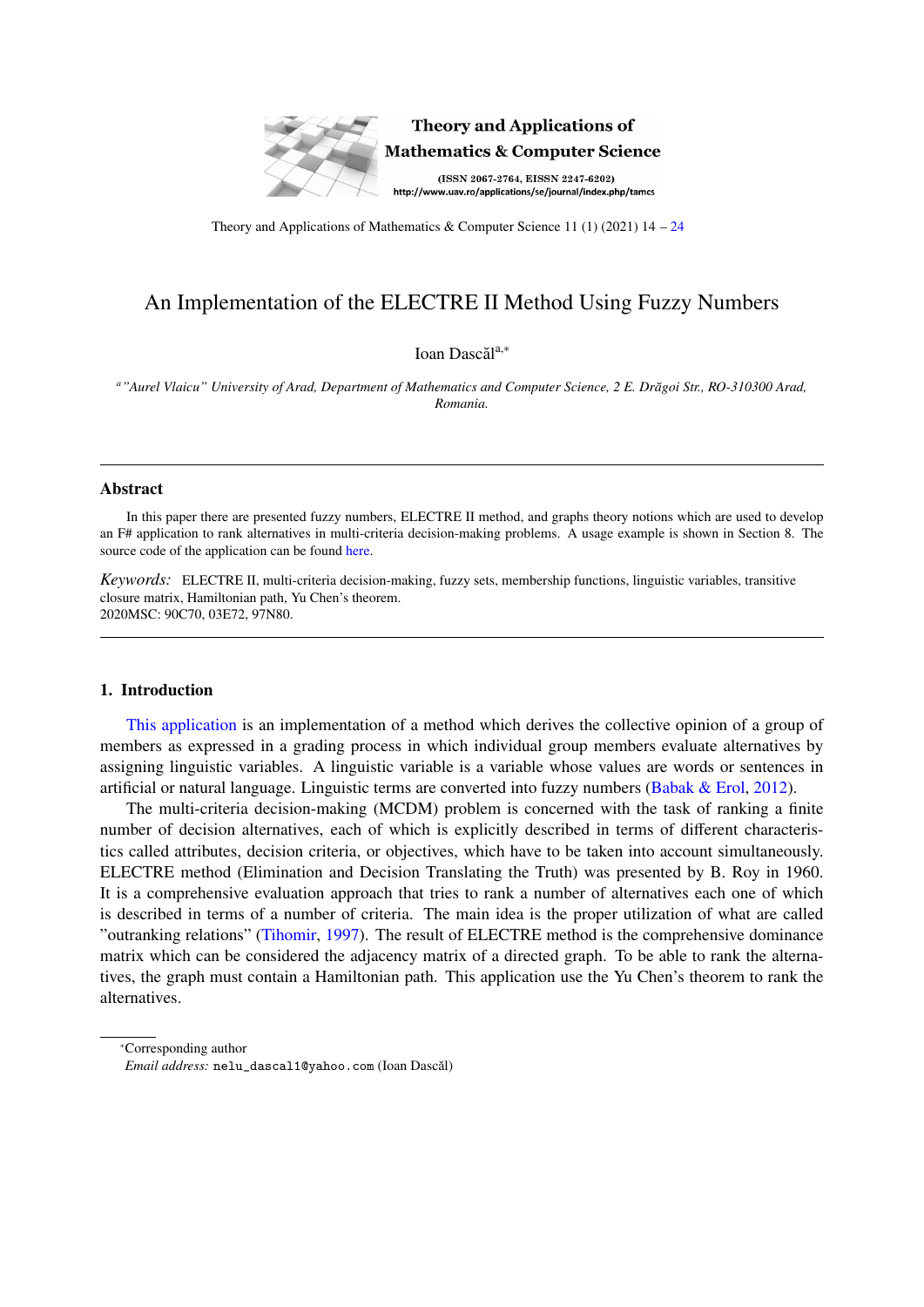## 2. Definition of Fuzzy Sets.

Fuzzy sets [\(Mitchels](#page-10-3) *et al.*, [2006\)](#page-10-3) are generalizations of conventional set theory introduced by Zadeh in 1965 as a mathematical way to represent vagueness in everyday life. A fuzzy set assigns to each possible individual in the universe of discourse a value representing its grade of membership in the set. Fuzzy sets play an important role in human thinking, particularly in the domains of pattern recognition, communication of information, decision making and abstraction.

**Definition 2.1.** Let *X* be a conventional set called the universe of discourse. A *fuzzy set*  $\tilde{X}$  associated to *X* is the set of ordered pairs:  $\tilde{X} = \{(x, \mu_{\tilde{X}(x)}) | x \in X\}$  where  $\mu : X \to M$ , is a mapping which assigns to each planett  $x \in X$  a degree of membership  $\mu(x)$  to the fuzzy set  $\tilde{Y}$ . The set of all fuzzy sets of X is de element  $x \in X$  a degree of membership  $\mu(x)$  to the fuzzy set  $\tilde{X}$ . The set of all fuzzy sets of *X* is denoted by  $\mathcal{F}(X)$ 

#### 3. Types of Membership Functions

For applications it is sufficient to consider only a few basic forms of convex fuzzy sets, so that a fuzzy set can be specified uniquely by a few parameters. Typical example of such a fuzzy set is:

*3.1. Triangular membership function :*

 $\Lambda: X \rightarrow [0, 1]$ 

$$
\Lambda(x; l, m, u) := \begin{cases}\n0, & if \quad x \le l \\
\frac{x - l}{m - l}, & if \quad l \le x \le m \\
\frac{m - x}{-m + u} + 1, & if \quad m \le x \le u \\
0, & if \quad x > u\n\end{cases}
$$
\n(3.1)

where  $l < m < u$ . If  $l = 2, m = 12.5$  and  $u = 20$ , we obtain:



Figure 3.1. Triangular membership function.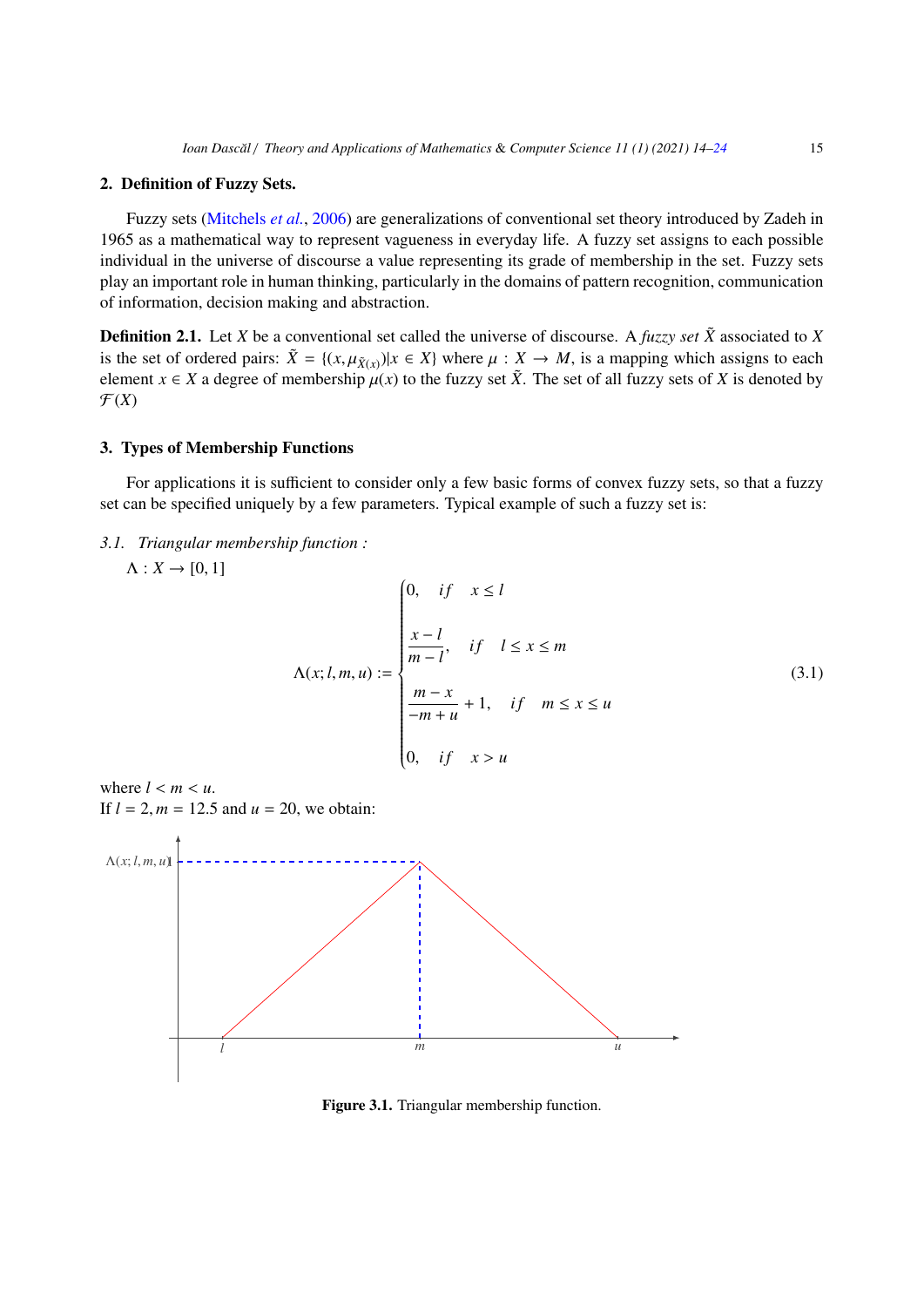16 *Ioan Dasc˘al* / *Theory and Applications of Mathematics* & *Computer Science 11 (1) (2021) 14[–24](#page-10-0)*

## 4. Fuzzy Numbers

Fuzzy numbers are fuzzy sets defined on the real line  $\mathbb R$  [\(Cheng,](#page-10-4) [2004\)](#page-10-4).

**Definition 4.1.** A *fuzzy number F* is a fuzzy set constrained by a membership function :

$$
\mu_F : \mathbb{R} \to [0, 1] \tag{4.1}
$$

that satisfies:

(1) *F* is normal, if there exists a real number *m*, such that  $\mu_F(m) = 1$ .

(2)  $F$  is fuzzy convex, if for any pair  $x$ ,  $y$  belonging to support of  $F$ ,

$$
\mu_F(\lambda x + (1 - \lambda)y) \ge \min\{\mu_F(X), \mu_F(Y)\}, \quad \text{for all} \quad \lambda \in [0, 1]. \tag{4.2}
$$

(3) *F* is upper semicontinuous, if for each  $\alpha \in (0, 1)$ , the  $\alpha$ -level set  $[F]_{\alpha} = \{x \in \mathbb{R} | \mu(x) \ge \alpha\}$  is closed.

For example if the mode, left endpoint, and right endpoint are denoted by *<sup>m</sup>*, *<sup>l</sup>*, and *<sup>u</sup>*, respectively, the triangular fuzzy number can be defined as :

 $f(x, l, m, u) = 5x - 4$ , if  $l \le x \le m$ , left membership function  $f(x, l, m, u) = -5x + 6$ , if  $m < x \le u$ , right membership function  $f(x, l, m, u) = 0$ , if  $x < l$  and  $x > u$ , This triangular fuzzy number can also be denoted as (*l*, *<sup>m</sup>*, *<sup>u</sup>*).

## 5. Linguistic Variables

Definition 5.1. [\(Adeel](#page-10-5) *et al.*, [2019\)](#page-10-5). *Linguistic variables* are variables whose values are words or sentences in a natural or artificial language. If these words are described by fuzzy sets that are defined over a universal set, then the variables are called *fuzzy linguistic variables*.

Definition 5.2. [\(Adeel](#page-10-5) *et al.*, [2019\)](#page-10-5). A *linguistic term* set is defined by means of an ordered structure providing the term set that is distributed on a scale at which a total order has been defined.

For example, a set *S* of six terms could be written as follows:  $S = \{Extremly good = 9; Very good = 7; Good = 5; Medium bad = 3; Bad = 2; Very bad = 1\}.$ 

### 6. Electre Method

Definition 6.1. (Fei *[et al.](#page-10-6)*, [2019\)](#page-10-6) *Preference* in ELECTRE method is modeled based on binary outranking relations, *S* , whose meaning is "at least as good as". Considering two alternatives *x* and *y*, four cases could arise:

(i) *xS y* and not *yS x*, i.e., *xPy* (*x* is strictly preferred to *y*),

(ii)  $yS x$  and not *xS* y, i.e.,  $yPx$  (*y* is strictly preferred to *x*),

(iii)  $xSy$  and  $ySx$ , i.e.,  $xIy$  (*x* is indifferent to *y*),

(iv) not *xS y* and not *yS x* (*x* is incomparable to *y*).

Incomparability preference is a significant relation to account for cases in which two alternatives cannot be compared.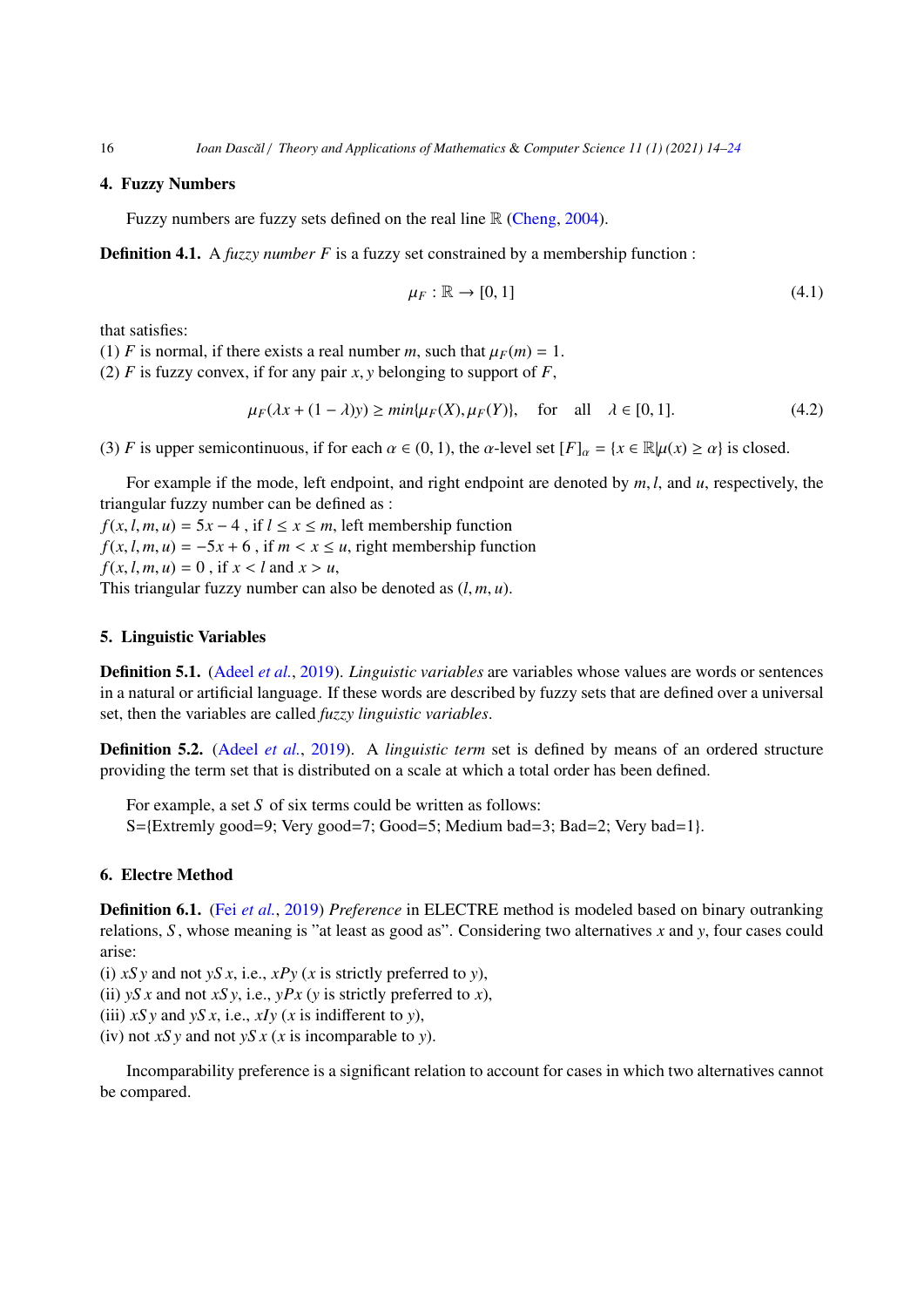**Definition 6.2.** (Fei *[et al.](#page-10-6)*, [2019\)](#page-10-6) According to ELECTRE method, for given two alternatives x and y, their outranking relation depends on two major aspects, namely, the *concordance* and *discordance*. The following statements provide insights into these concepts.

1) In the concept of concordance, a sufficient majority of the criteria should be in favor of the assertion for an outranking *xS y* to be validated.

2) In the concept of discordance, when the concordance condition holds, none of the criteria in the minority should oppose too strongly to the assertion *xS y*.

These two situations must be implemented for validating the assertion *xS y*.

## 7. Graph Theory

The result of ELECTRE method is the comprehensive dominance matrix that can be used to select the best compromise alternative. We can construct a directed graph  $G = (V, U)$ , where V is the set of vertices and *U* is the set of arcs. Each alternative is treated as a vertex, and an arc exists between alternatives  $A_i$  and  $A_j$  if either  $A_i$  is preferred to  $A_j$  or  $A_i$  is indifferent to  $A_j$ . Alternative  $A_i$  outranks  $A_j$  if an arc exists between  $A_i$  and  $A_j$  and the arrow goes from  $A_i$  to  $A_j$ . The relationship is incomparable if no arc exists between alternative  $A_i$  and  $A_j$ . They are indifferent if an arc exists between  $A_i$  and  $A_j$  and an arrow exists in both directions.

To be able to rank all the alternatives, the graph *G* must contain a Hamiltonian path. The problem of finding the Hamiltonian paths in a directed graph and without cycles has been solved by Yu Chen [\(Vasiliu,](#page-10-7) [2017\)](#page-10-7).

**Theorem 7.1** (Chen). A graph  $G = (X, U)$  with n vertices, without cycles, contains a Hamiltonian path if *and only if:*

$$
\sum_{i=1}^{n} p_i = \frac{n(n-1)}{2} \tag{7.1}
$$

*where p<sup>i</sup> is the power of reaching for vertex i, and n is the number of vertices.*

**Theorem 7.2.** If a directed graph  $G = (X, U)$ , without cycles, contains a Hamiltonian path then this path *is unique.*

The Chen's algorithm for finding the Hamiltonian paths in a directed graph, without cycles, consist in following steps:

Step 1. Generate the adjacency matrix (comprehensive dominance matrix),

Step 2. Build the transitive closure matrix *D* using Roy-Warshall algorithm,

Step 3. If there exist *i* such that  $d_{ii} = 1$  then the graph has cycles. Chen's algorithm can't be applied. Stop program.

else go to step 4.

Step 4. Find the powers of reaching for each vertex *p<sup>i</sup>* .

Step 5. If

$$
\sum_{i=1}^{n} p_i \neq \frac{n(n-1)}{2} \tag{7.2}
$$

then the graph does not contain a Hamiltonian path. Stop program.

else go to step 6.

Step 6. Sort in descending order the powers of reaching the vertices and obtain the Hamiltonian path. In steps 5 and 6 the best alternative is the alternative with the highest power of reaching.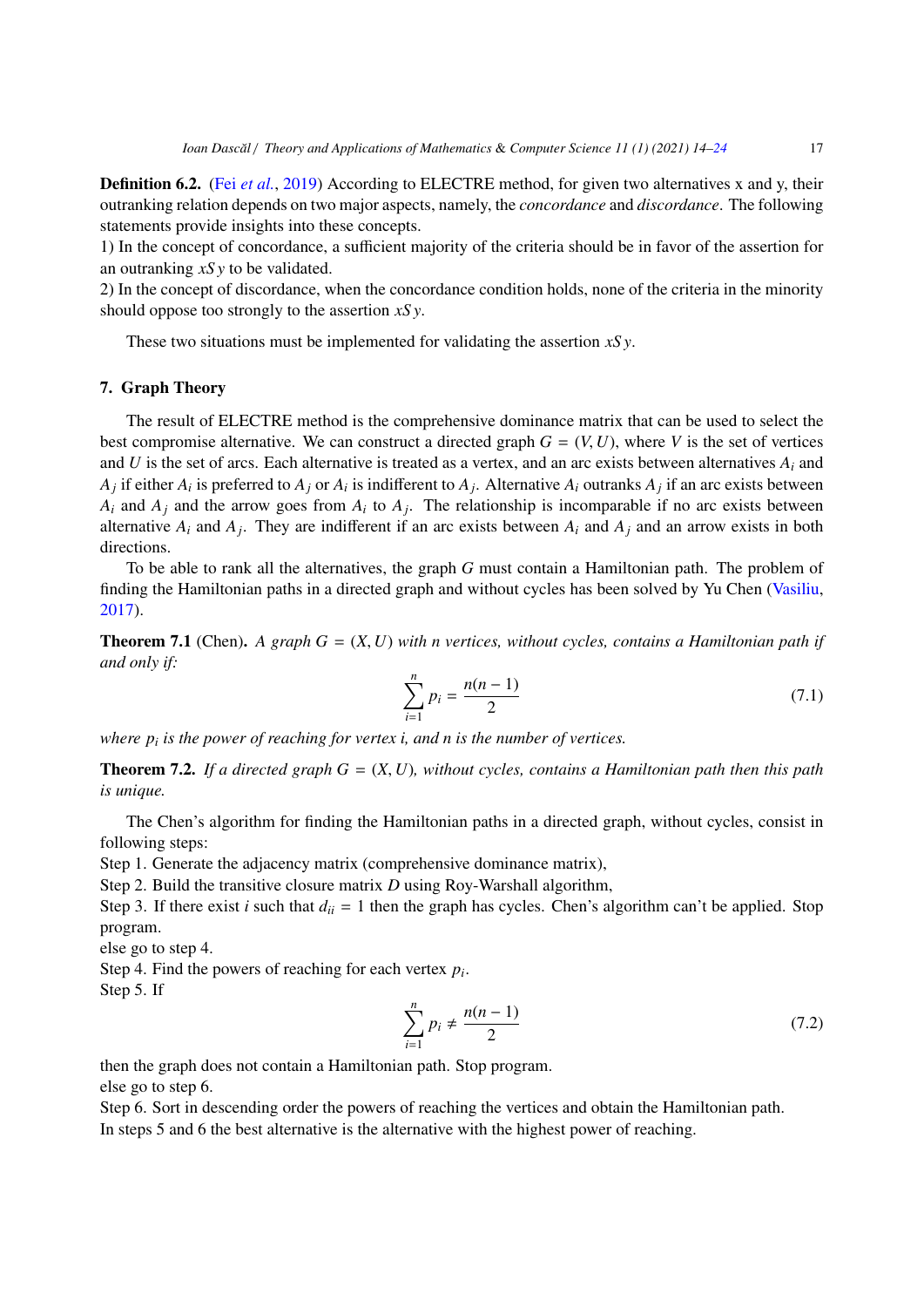## 8. Example

## *8.1. The rating of the projects*

Suppose we have to rank three alternatives for a project. There are four experts that evaluates the alternatives using a set of four criteria. The results are in Table 1 where {*A*1, *<sup>A</sup>*2, *<sup>A</sup>*3} is the set of alternatives, and {*C*1,*C*2,*C*3,*C*4} is the set of criteria.

| Alternative | Criteria       | Decision maker 1 | Decision maker 2 | Decision maker 3 | Decision maker 4 |
|-------------|----------------|------------------|------------------|------------------|------------------|
|             | C <sub>1</sub> | VG               | VG               | G                | G                |
|             | C <sub>2</sub> | G                | VG               | <b>MB</b>        | <b>MB</b>        |
|             | C <sub>3</sub> | VG               | G                | B                | VG               |
|             | C4             | VG               | VG               | G                | G                |
|             | C1             | G                | VG               | MB               | B                |
| A2          | C <sub>2</sub> | VG               | VG               | G                | <b>MB</b>        |
|             | C <sub>3</sub> | VG               | VG               | B                | B                |
|             | C4             | VG               | VG               | MB               | G                |
|             | C <sub>1</sub> | VG               | VG               | G                | VG               |
|             | C <sub>2</sub> | VG               | G                | G                | VG               |
|             | C <sub>3</sub> | VG               | G                | VG               | G                |
|             | C4             | VG               | VG               | VG               | VG               |

Table 8.1. The rating of the projects

#### *8.2. Converting linguistic terms*

We can convert linguistic terms into numbers using Table 2:

| Linguistic term    | Scale         |
|--------------------|---------------|
| Extremely good -EG | Q             |
| Very good -VG      |               |
| Good -G            | 5             |
| Medium bad -MB     | 3             |
| Bad -B             | $\mathcal{P}$ |
| Very bad -VB       |               |

Table 8.2. The decision makers opinion and the linguistic terms.

*8.3. Constructing the decision matrix*

We can construct the decision matrix X using Table 1 and Table 2 : where  $x_{1,1} = \frac{(VG)7 + (VG)7 + (G)5 + (G)5]}{4} = 6.00$  is for alternative *A*1 and criteria *C*1, etc. 4

## *8.4. Constructing fuzzy decision matrix*

We can construct fuzzy decision matrix *FX* using decision matrix *X* (Table 1) and left (22) and right (23) membership functions: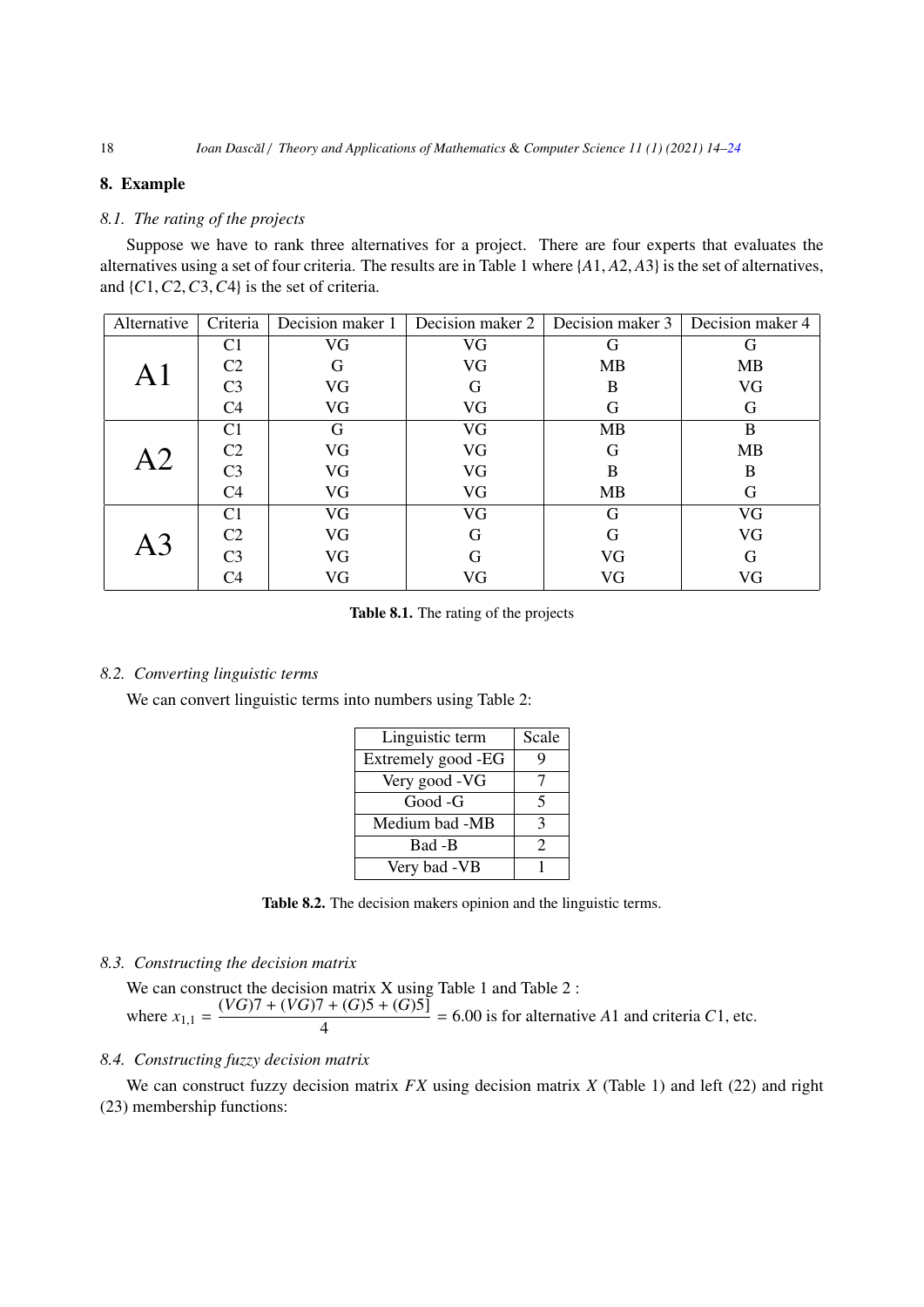|    | C1   | C <sub>2</sub> | C <sub>3</sub>      | C <sub>4</sub> |
|----|------|----------------|---------------------|----------------|
| A1 | 6.00 | 4.50           | $\frac{5.25}{5.25}$ | 6.00           |
| A2 | 4.25 | 5.50           | 4.50                | 5.50           |
| A3 | 6.50 | 6.00           | 6.00                | 7.00           |

Table 8.3. Decision matrix.

|                                                                                        |  | $\mathbf{C}$ |
|----------------------------------------------------------------------------------------|--|--------------|
| A1 $(4.80; 6.00; 7.20)$ $(3.60; 4.50; 5.40)$ $(4.25; 5.25; 6.30)$ $(4.80; 6.00; 7.20)$ |  |              |
| A2 $(3.40; 4.25; 5.40)$ $(4.40; 5.50; 6.60)$ $(3.60; 4.50; 5.40)$ $(4.40; 5.50; 6.60)$ |  |              |
| A3 $(5.20; 6.50; 7.80)$ $(4.80; 6.00; 7.20)$ $(4.80; 6.00; 7.20)$ $(5.60; 7.00; 8.40)$ |  |              |

Table 8.4. Fuzzy decision matrix.

## *8.5. Aggregated fuzzy importance weight*

Calculation of the aggregated fuzzy importance weight for each criterion :  $w_j = (l_j, m_j, u_j)$ .  $l_j$ ,  $m_j$  and re geometric means. For example:  $u_j$  are geometric means. For example:

 $l_1 = (4.80 * 3.40 * 5.20)^{1/3}$ ;  $m_1 = (6.00 * 4.25 * 6.50)^{1/3}$ ;  $u_1 = (7.20 * 5.40 * 7.80)^{1/3}$  so  $w_1 = (4.304483445 : 5.493104306 : 6.591725167)$ (4.394483445; 5.493104306; 6.591725167).

The aggregated fuzzy importance weight array is :

| $\vert$ w $\vert$ (4.394; 5.493; 6.5912) $\vert$ (4.236; 5.296; 6.355) $\vert$ (4.171; 5.214; 6.257) $\vert$ (4.909; 6.136; 7.363) |  |  |
|------------------------------------------------------------------------------------------------------------------------------------|--|--|

Table 8.5. Aggregated fuzzy importance weight array.

#### *8.6. The normalized decision matrix*

The normalized decision matrix is calculated in the following way:

$$
r_{ij} = \frac{x_{ij}}{\sqrt{\sum_{i=1}^{m} x_{ij}^2}}, \quad i = 1, 2, ..., m \quad j = 1, 2, ..., n
$$
 (8.1)

 $r_{ij} =$  $\begin{pmatrix} r_{11} & r_{12} & ... & r_{1n} \\ r_{21} & r_{22} & ... & r_{2n} \end{pmatrix}$  $\overline{\phantom{a}}$ *<sup>r</sup>*<sup>21</sup> *<sup>r</sup>*<sup>22</sup> ... *<sup>r</sup>*2*<sup>n</sup>* ... ... ... ...  $(r_{m1}$   $r_{m2}$  ...  $r_{mn}$  $\lambda$  $\begin{array}{c} \hline \end{array}$ 

The normalized decision matrix *R* is :

|                | ΩT                                                                             | C <sub>3</sub>                                              | C <sub>4</sub> |
|----------------|--------------------------------------------------------------------------------|-------------------------------------------------------------|----------------|
| A1             |                                                                                | $0.6113781625$   0.4838429975   0.5734623444   0.5588957194 |                |
| A <sub>2</sub> |                                                                                | 0.4330595318   0.5913636636   0.4915391523   0.5123210761   |                |
| A <sub>3</sub> | $\mid$ 0.6623263427 $\mid$ 0.6451239967 $\mid$ 0.6553855364 $\mid$ 0.652045006 |                                                             |                |

Table 8.6. The normalized decision matrix.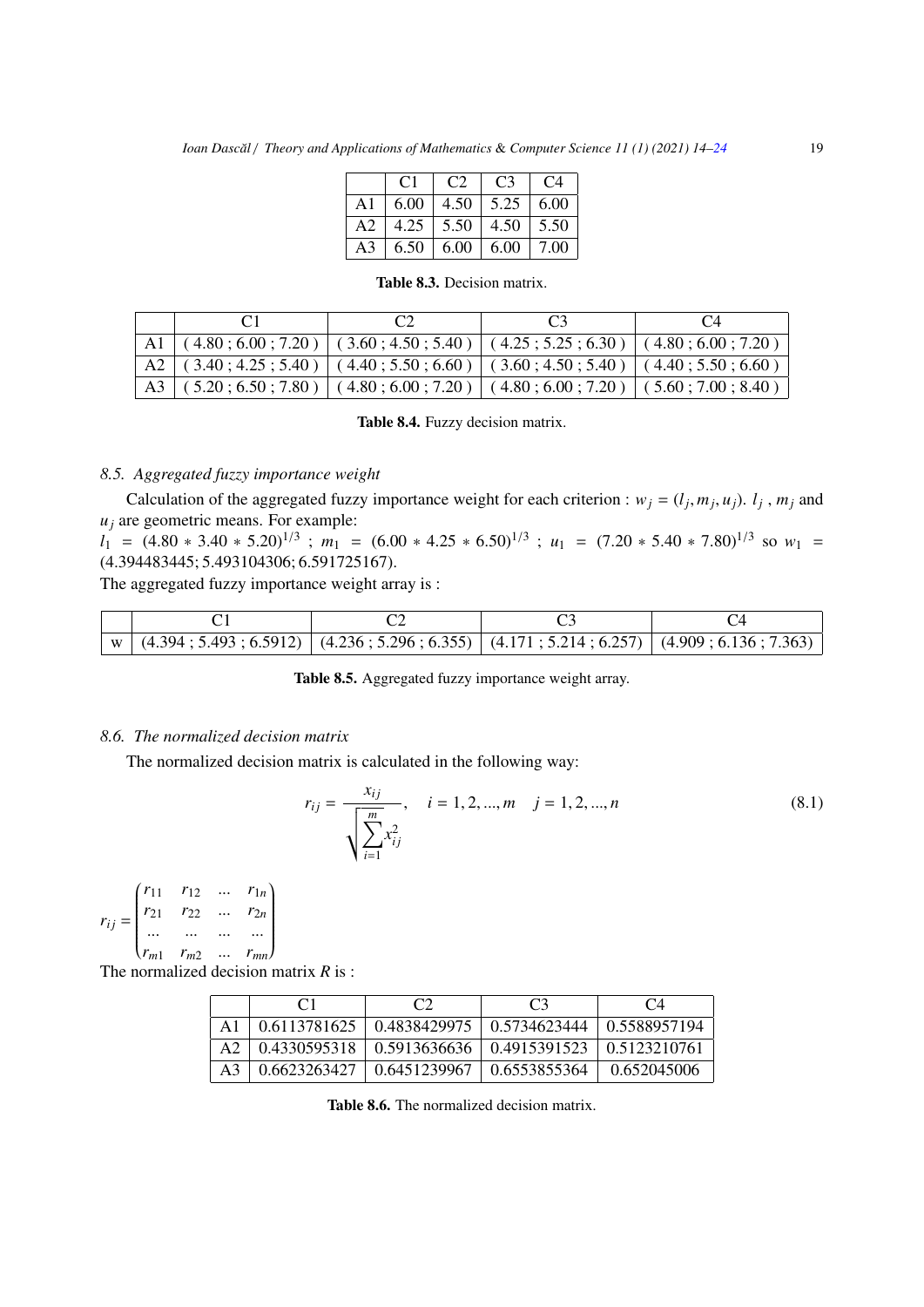### *8.7. The normalized aggregated fuzzy importance weight*

The fuzzy geometric mean of the fuzzy priority value is calculated with normalization priorities for factors using the following:

$$
\hat{w}_i = \frac{(l_j, m_j, u_j)}{\left(\sum_{j=1}^k l_j, \sum_{j=1}^k m_j, \sum_{j=1}^k u_j\right)} = \left(\frac{l_j}{\sum_{j=1}^k u_j}, \frac{m_j}{\sum_{j=1}^k m_j}, \frac{u_j}{\sum_{j=1}^k l_j}\right)
$$
(8.2)

The normalized aggregated fuzzy importance weight array is :

|  |  | $\hat{w}$ (0.165; 0.248; 0.372) (0.159; 0.239; 0.359) (0.157; 0.236; 0.353) (0.185; 0.277; 0.416) |
|--|--|---------------------------------------------------------------------------------------------------|

## *8.8. The weighted normalized decision matrix*

The weighted normalized decision matrix based on the normalized matrix is constructed as follows:

$$
\tilde{V} = (\tilde{v}_{ij})_{m \times n}, \quad i = 1, 2, ..., m, \quad j = 1, 2, ..., n
$$
\n(8.3)

where  $\tilde{v}_{ij}$  : normalized positive triangular  $FN$ 's.  $\tilde{v}_{ij} = r_{ij} \times \hat{w}_j$ 

The weighted normalized decision matrix *V*1 is :

|    |               |               | C <sub>3</sub>                         | $C_4$        |
|----|---------------|---------------|----------------------------------------|--------------|
|    | 0.1011321214  | 0.07715687457 | $\mid 0.09004106245 \mid 0.1032672929$ |              |
|    | 0.07163525265 | 0.09430284669 | 0.07717805353                          | 0.0946616852 |
| A3 | 0.1095597982  | 0.1028758328  | 0.1029040714                           | 0.1204785084 |

Table 8.8. The weighted normalized decision matrix *V*1.

The weighted normalized decision matrix *V*2 is :

|              |              | C <sup>2</sup> | $C_4$        |
|--------------|--------------|----------------|--------------|
| 0.1516981821 | 0.1157353119 | 0.1350615937   | 0.1549009394 |
| 0.107452879  | 0.14145427   | 0.1157670803   | 0.1419925278 |
| 0.1643396973 | 0.1543137491 | 0.1543561071   | 0.1807177626 |

Table 8.9. The weighted normalized decision matrix *V*2.

The weighted normalized decision matrix *V*3 is :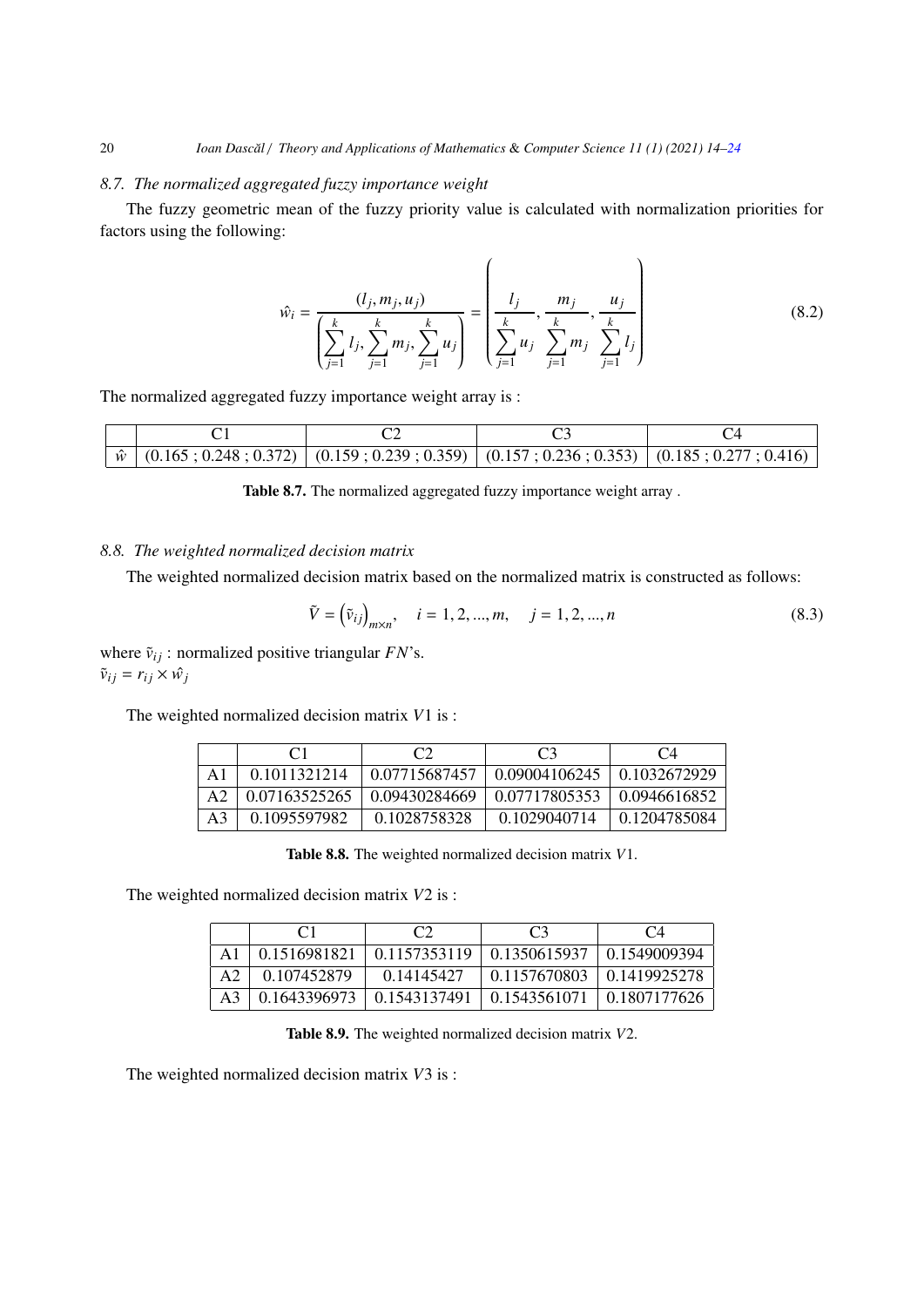|                |              | C2           | C <sup>3</sup> | $C_4$        |
|----------------|--------------|--------------|----------------|--------------|
| A1             | 0.2275472731 | 0.1736029678 | 0.2025923905   | 0.2323514091 |
| A <sub>2</sub> | 0.1611793185 | 0.2121814051 | 0.1736506204   | 0.2129887917 |
| A <sup>3</sup> | 0.2465095459 | 0.2314706237 | 0.2315341606   | 0.271076644  |

Table 8.10. The weighted normalized decision matrix *V*3.

#### *8.9. Calculation of concordance indexes*

The concordance index  $C_{a_1 a_2}$  represents the degree of confidence in pairwise judgement ( $A_{a_1} \rightarrow A_{a_2}$ ) accordingly. The concordance index to satisfy the measured problem can be written with the following formula:

$$
C_{a_1 a_2}^1 = \sum_{J^*} w_{j1}, \quad C_{a_1 a_2}^2 = \sum_{J^*} w_{j2}, \quad C_{a_1 a_2}^3 = \sum_{J^*} w_{j3}, \tag{8.4}
$$

where  $J^*$  are the attributes contained in the concordance set  $C_{a_1 a_2}$ . The concordance set is composed as follows:

$$
C(a_1, a_2) = \{j | v_{a_{1j}} \ge v_{a_{2j}}\}, (a_1, a_2 = 1, 2, ..., m \text{ and } a_1 \ne a_2)
$$
\n(8.5)

 $C(a_1, a_2)$  is the collection of attributes where  $A_{a_1}$  is better than, or equal, to  $A_{a_2}$ .<br>The defuzzified concordance index is calculated using the following formula: The defuzzified concordance index is calculated using the following formula :

$$
C_{a_1 a_2} = (C_{a_1 a_2}^1 * C_{a_1 a_2}^2 * C_{a_1 a_2}^3)^{1/3}
$$
\n(8.6)

The defuzzified concordance matrix *C* is:

|    |                                     |                               | A3         |
|----|-------------------------------------|-------------------------------|------------|
| А1 | None                                | Some $16.61530156$   Some 0.0 |            |
| A2 | Some 5.223952615                    | None                          | Some $0.0$ |
| A3 | Some 21.83925417   Some 21.83925417 |                               | None       |

Table 8.11. The defuzzified concordance matrix.

where "None" means there isn't a value.

## *8.10. Calculation of discordance indexes*

The preference of the dissatisfaction can be measured by discordance indexes. The discordance index  $D_{a_1 a_2}$  represents the degree of disagreement in  $(A_{a_1} \rightarrow A_{a_2})$ , as follows:

$$
D_{a_1 a_2}^1 = \frac{\sum_{j^+} |v_{a_{1j^+}}^1 - v_{a_{2j^+}}^1|}{\sum_{j} |v_{a_{1j}}^1 - v_{a_{2j}^1}^1}, \quad D_{a_1 a_2}^2 = \frac{\sum_{j^+} |v_{a_{1j^+}}^2 - v_{a_{2j^+}}^2|}{\sum_{j} |v_{a_{1j}}^2 - v_{a_{2j}^2}^2}, \quad D_{a_1 a_2}^3 = \frac{\sum_{j^+} |v_{a_{1j^+}}^3 - v_{a_{2j^+}}^3|}{\sum_{j} |v_{a_{1j}}^3 - v_{a_{2j}^2}^3}
$$
(8.7)

*J*<sup>+</sup> are the attributes contained in the discordance set  $D(a_1, a_2)$  and  $v_{ij}$  is the weighted normalized evaluation of the alternative *i* on the criterion *j*.

The discordance set is composed as follows:

$$
D(a_1, a_2) = \{j | v_{a_{1j}} < v_{a_{2j}}\}, (a_1, a_2 = 1, 2, ..., m, \text{ and } a_1 \neq a_2)
$$
\n(8.8)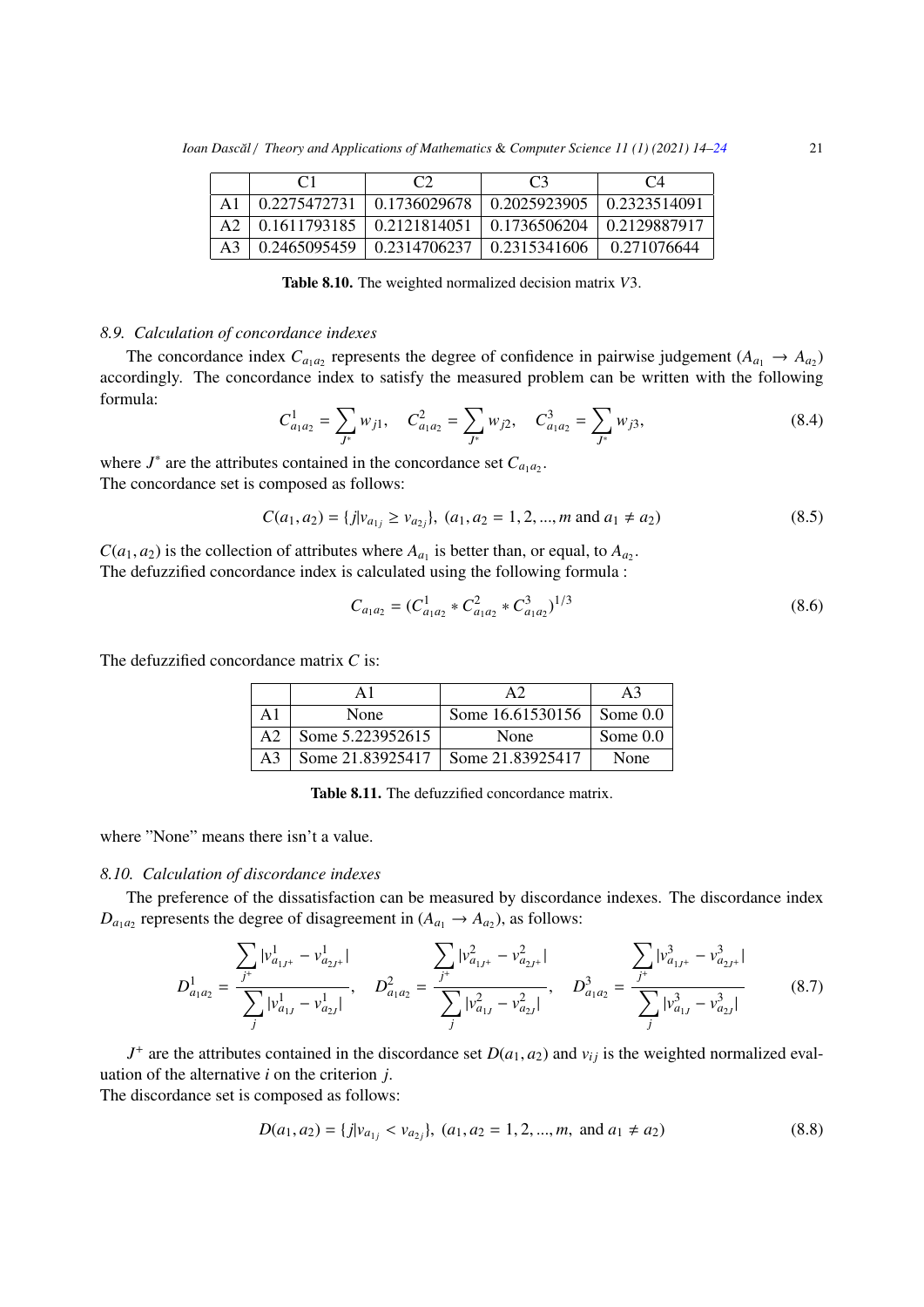The defuzzified discordance index is calculated using the following formula :

$$
D_{a_1 a_2} = (D_{a_1 a_2}^1 * D_{a_1 a_2}^2 * D_{a_1 a_2}^3)^{1/3}
$$
\n(8.9)

The defuzzified discordance matrix *D* is:

| A1 | None       | Some 0.5812810939 | Some $1.0$ |
|----|------------|-------------------|------------|
| А2 | Some $1.0$ | None              | Some $1.0$ |
| A3 | Some $0.0$ | Some $0.0$        | None       |

Table 8.12. The defuzzified discordance matrix.

#### *8.11. Concordance dominance matrix.*

In order to develop the concordance dominance matrix  $F = [f_{kl}]$  [\(Sabzi & King,](#page-10-8) [2015\)](#page-10-8), a threshold value is calculated based on the concordance index values of concordance matrix which is as follows:

$$
\bar{c} = \sum_{k=1}^{m} \sum_{l=1}^{m} \frac{C_{kl}}{m(m-1)}
$$
(8.10)

where  $k \neq l$ ;  $f_{kl} = 1$  if  $C_{kl} \geq \bar{c}$  and  $f_{kl} = 0$  if  $C_{kl} < \bar{c}$ . The concordance dominance matrix *F* is:

| A1             | None   | Some 1 | Some 0 |
|----------------|--------|--------|--------|
| A <sub>2</sub> | Some 0 | None   | Some 0 |
| A <sup>3</sup> | Some 1 | Some 1 | None   |

Table 8.13. The concordance dominance matrix.

#### *8.12. Discordance dominance matrix.*

In order to develop the discordance dominance matrix  $G = [g_{kl}]$  [\(Sabzi & King,](#page-10-8) [2015\)](#page-10-8), a threshold value is calculated based on the discordance index values of discordance matrix which is as follows:

$$
\bar{d} = \sum_{k=1}^{m} \sum_{l=1}^{m} \frac{D_{kl}}{m(m-1)}
$$
(8.11)

where  $k \neq l$ ;  $g_{kl} = 1$  if  $D_{kl} \geq \bar{d}$  and  $g_{kl} = 0$  if  $D_{kl} < \bar{d}$ . The discordance dominance matrix *G* is:

#### *8.13. The comprehensive dominance matrix.*

The elements of the comprehensive dominance matrix  $E = [e_{kl}]$  [\(Sabzi & King,](#page-10-8) [2015\)](#page-10-8) are equal to mutual multiplying of *F* and *G* elements. Here, the *E* matrix is  $m \times m$  dimensional depending upon the *F* and *G* matrices and again comprise 1 or 0 values.

$$
e_{ij} = f_{ij} * g_{ij} \tag{8.12}
$$

The comprehensive dominance matrix E is: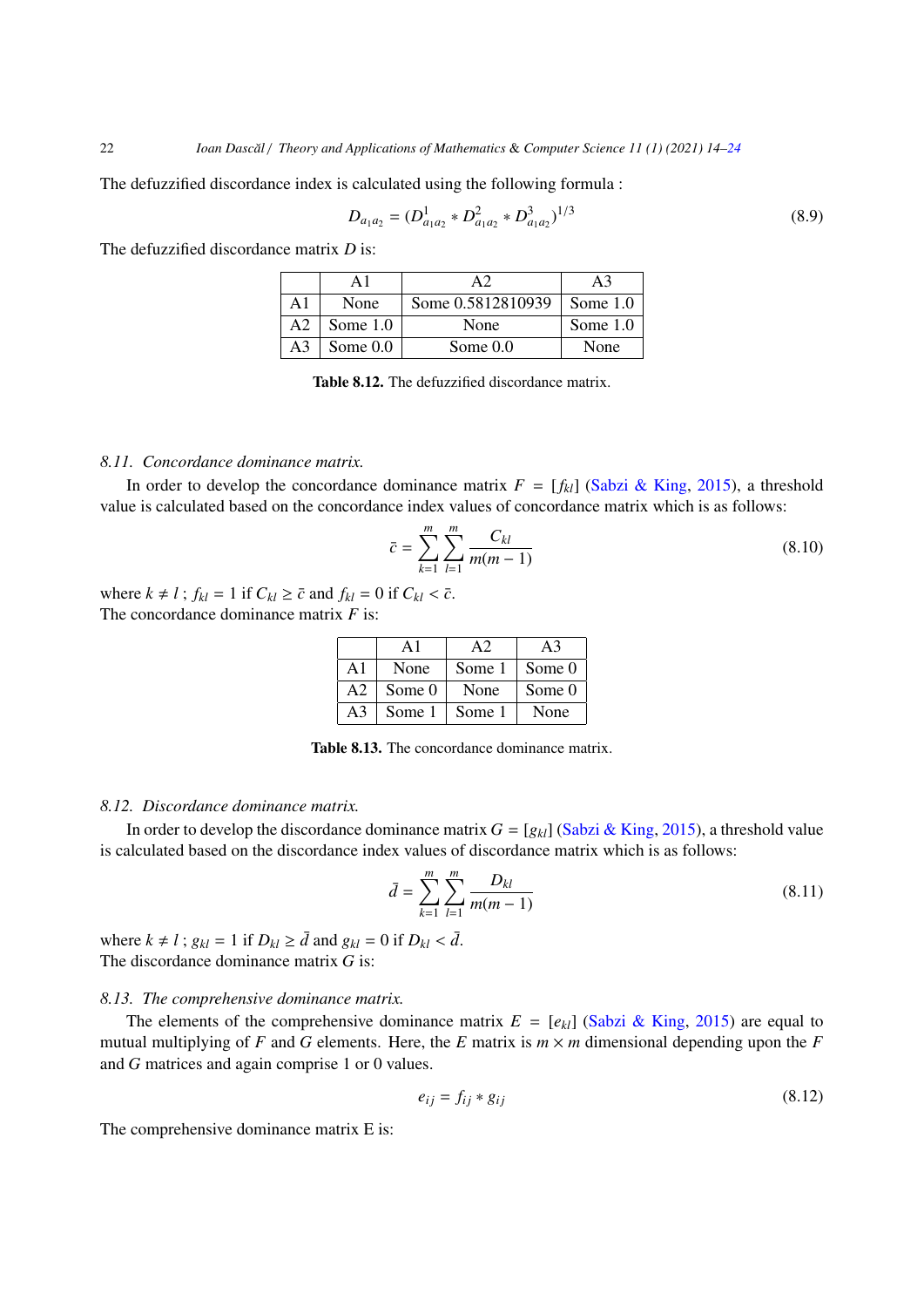|                | Αl     |        |        |
|----------------|--------|--------|--------|
| $\mathsf{A}1$  | None   | Some 1 | Some 0 |
| A <sub>2</sub> | Some 0 | None   | Some 0 |
| A <sup>3</sup> | Some 1 | Some 1 | None   |

Table 8.14. The discordance dominance matrix.

| A L            | None   | Some 1 | Some 0 |
|----------------|--------|--------|--------|
| A <sub>2</sub> | Some 0 | None   | Some 0 |
| $A^2$          | Some 1 | Some 1 | None   |

Table 8.15. The comprehensive dominance matrix.

## *8.14. The transitive closure matrix.*

The comprehensive dominance matrix *E* can be considered an adjacency matrix of a directed graph, so the transitive closure matrix can be calculated with Roy-Warshall algorithm. The transitive closure matrix is a boolean matrix :

|                | $\mathbf{A}$ 1 | A2    | A3    |
|----------------|----------------|-------|-------|
| $\mathsf{A}1$  | false          | true  | false |
| A <sub>2</sub> | false          | false | false |
| A3             | true           | true  | false |

Table 8.16. The transitive closure matrix.

The power of reaching for vertex 1 is  $p_1 = 1$ . The power of reaching for vertex 2 is  $p_2 = 0$ . The power of reaching for vertex 3 is  $p_3 = 2$ .

Because the sum of the powers of reaching  $p_1 + p_2 + p_3 = \frac{n(n-1)}{2}$  $\frac{1}{2}$  the graph contains a Hamiltonian path. The Hamiltonian path is:  $A3 \rightarrow A1 \rightarrow A2$ . It follows that the best alternative is  $A3$  and the worst is  $A2$ .

## 9. Conclusion.

Analysts and engineers can use this application to understand and evaluate 'what if' case scenarios. Input data can be read from a text file with the following structure:

Number of projects : 3 Number Of Criteria : 4 Number of Decision Makers : 4 Coeficients of left function :5.0 -4.0 Coeficients of right function :-5.0 6.0 VG,VG,G,G G,VG,MB,MB VG,G,B,VG VG,VG,G,G G,VG,MB,B